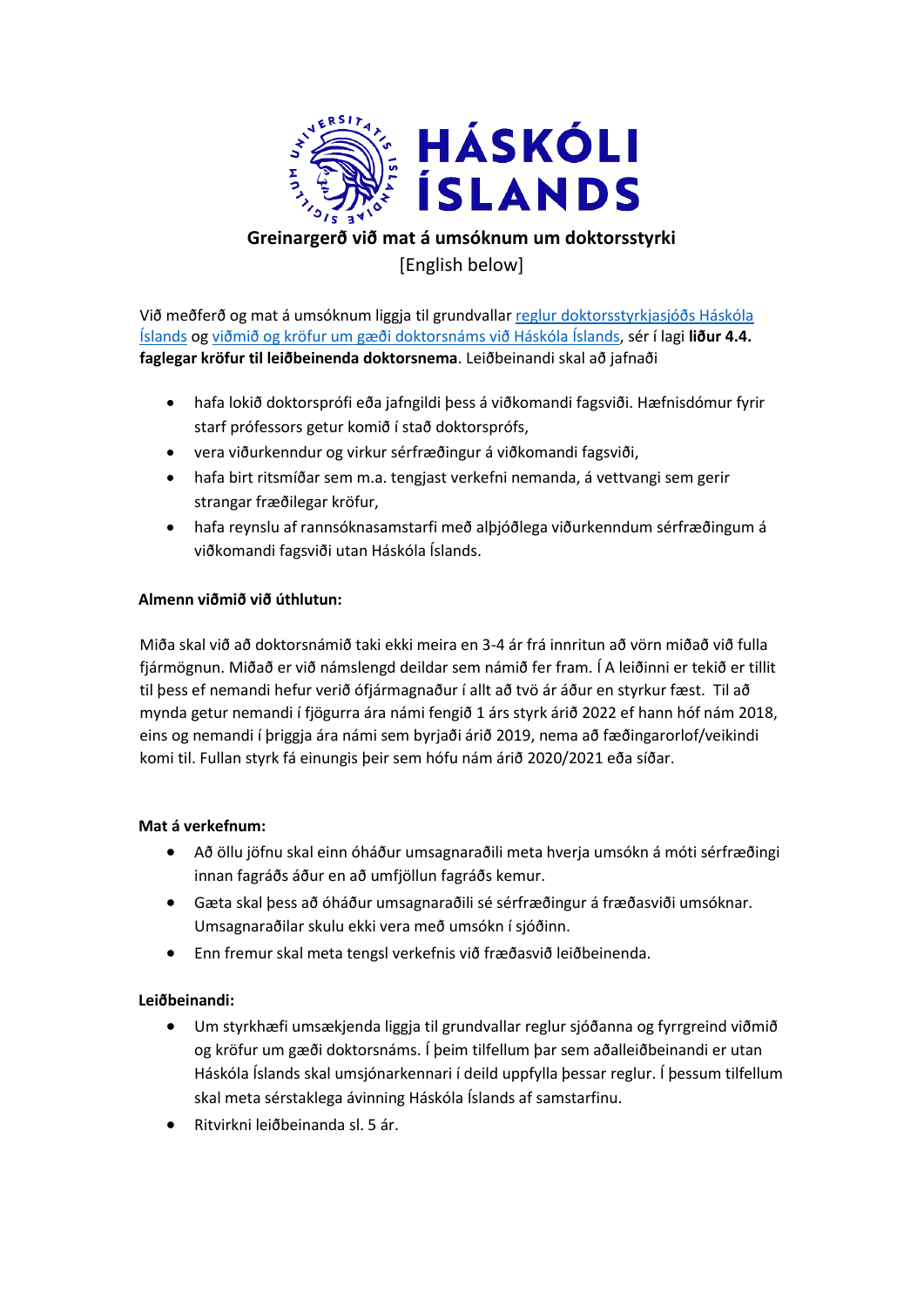- Leiðbeinandi sem hefur doktorsnema á styrk, sem hefur ekki lokið námi á tilætluðum tíma miðað við reglur viðkomandi deildar, þarf að gera grein fyrir stöðu nemandans í náminu.
- Frammistaða leiðbeinanda við leiðbeiningu (til að mynda útskriftir).
- Leiðbeinandi getur aðeins haft tvo nemendur á styrk úr doktorsstyrkjasjóði HÍ hverju sinni.
- Stjórn Rannsóknasjóðs HÍ má taka tillit til nýrra kennara við mat á leiðbeiningarreynslu. Nýir kennarar eru þeir sem hafið hafa störf á síðustu fimm árum. Er miðað við fyrsta akademíska starf (lektor/sérfræðingur).
- Ef um sérstaklega góðan nemanda er að ræða má lyfta umsókn umfram það sem ritvirkni leiðbeinanda gefur tilefni til. Þetta kemur þó einungis til greina ef verkefniseinkunn er ágæt.

## **Nemandi A og C leið:**

- Ritvirkni nemanda.
- Greinargerð um framvindu frá inntöku og fram að umsókn og upplýsingar um námshlutfall (A- leið)
- Frammistaða nemenda í grunnnámi og framhaldsnámi.
- Það er á ábyrgð nemanda að greina skilmerkilega frá fæðingarorlofi/veikindum eða öðru sem kann að hafa lengt námstíma þeirra frá því sem eðlilegt telst til á umsóknarformi.
- Umsóknir þar sem akademískir starfsmenn háskóla eru nemendur lenda neðarlega í forgangsröðun við úthlutun styrkja.

#### **Einkunn umsóknar:**

- Fyrir verkefni: Byggir á umsögn og mati fagráðs.
- Fyrir virkni leiðbeinenda: Byggir á mati ritvirkni og leiðbeiningarreynslu (taka skal tillit til þerra kennara sem eru að hefja feril sinn).
- Fyrir nemanda: Byggir á námseinkunnum úr grunnnámi og meistaranámi, annarri reynslu,birtingum og greinargerð um námsframvindu (A leið). Hægt er að leita eftir umsögnum meðmælenda.

## **Styrkir eftir leið B. Skilyrði fyrir veitingu styrks:**

Til að tryggja að þeir doktorsnemar sem hljóta styrk eftir leið b uppfylli sömu kröfur og þeir sem hljóta styrk eftir leið a og c setur stjórn Rannsóknasjóðs HÍ eftirfarandi skilyrði fyrir styrkveitingunni:

• Styrkurinn skal auglýstur í samstarfi við hlutaðeigandi fræðasvið og/eða starfsmannasvið Háskóla Íslands og birt á [Starfatorgi](https://www.stjornarradid.is/efst-a-baugi/laus-storf-a-starfatorgi/) og eftir öðrum alþjóðlegum opinberum boðleiðum.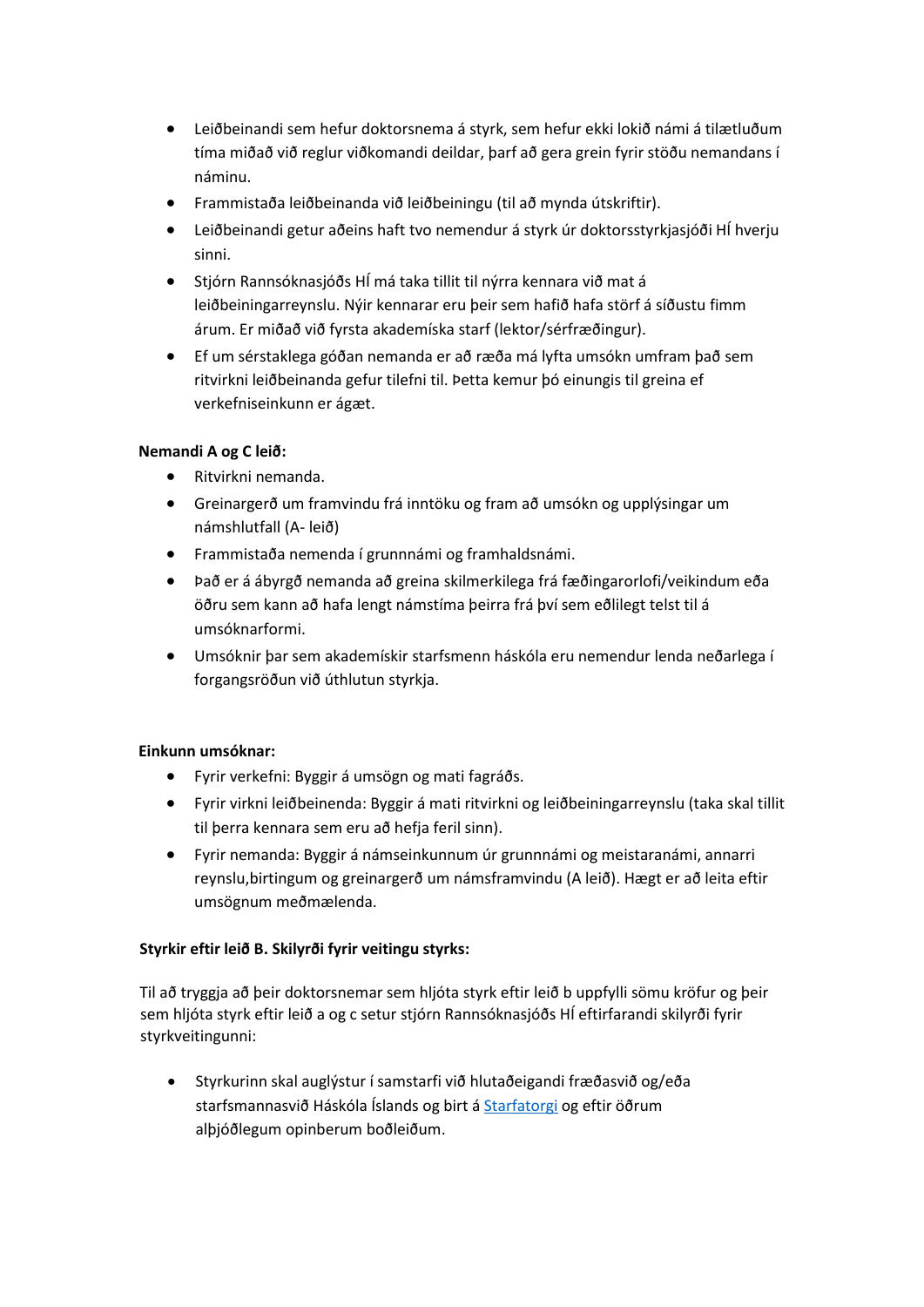- Leiðbeinandi velur aðila úr hópi umsækjenda og leggur fram beiðni til stjórnar Rannsóknasjóðs um ráðningu viðkomandi í stöðu doktorsnema fyrir 15. nóvember á úthlutunarárinu. Með beiðni skulu fylgja eftirfarandi:
	- o Ítarleg starfsferilsskrá umsækjanda.
	- o Staðfest afrit af brautskráningarferlum úr bæði grunn- og framhaldsnámi.
	- o Tvö meðmælabréf .
	- o Afrit af auglýsingu með upplýsingum um hvar hún birtist.
	- o Almenn útlistun á ráðningarferlinu, s.s. fjöldi umsókna, fjöldi umsækjenda sem teknir voru í viðtal og rökstuðningur fyrir vali á umsækjanda.

Ef framangreind skilyrði eru ekki uppfyllt getur styrkveiting fallið niður.

Stjórn Rannsóknasjóðs HÍ metur hvort umsækjandi uppfylli kröfur um styrkþega sjóðsins í samræmi við viðmið og kröfur um gæði doktorsnáms við Háskóla Íslands og reglur viðkomandi deildar.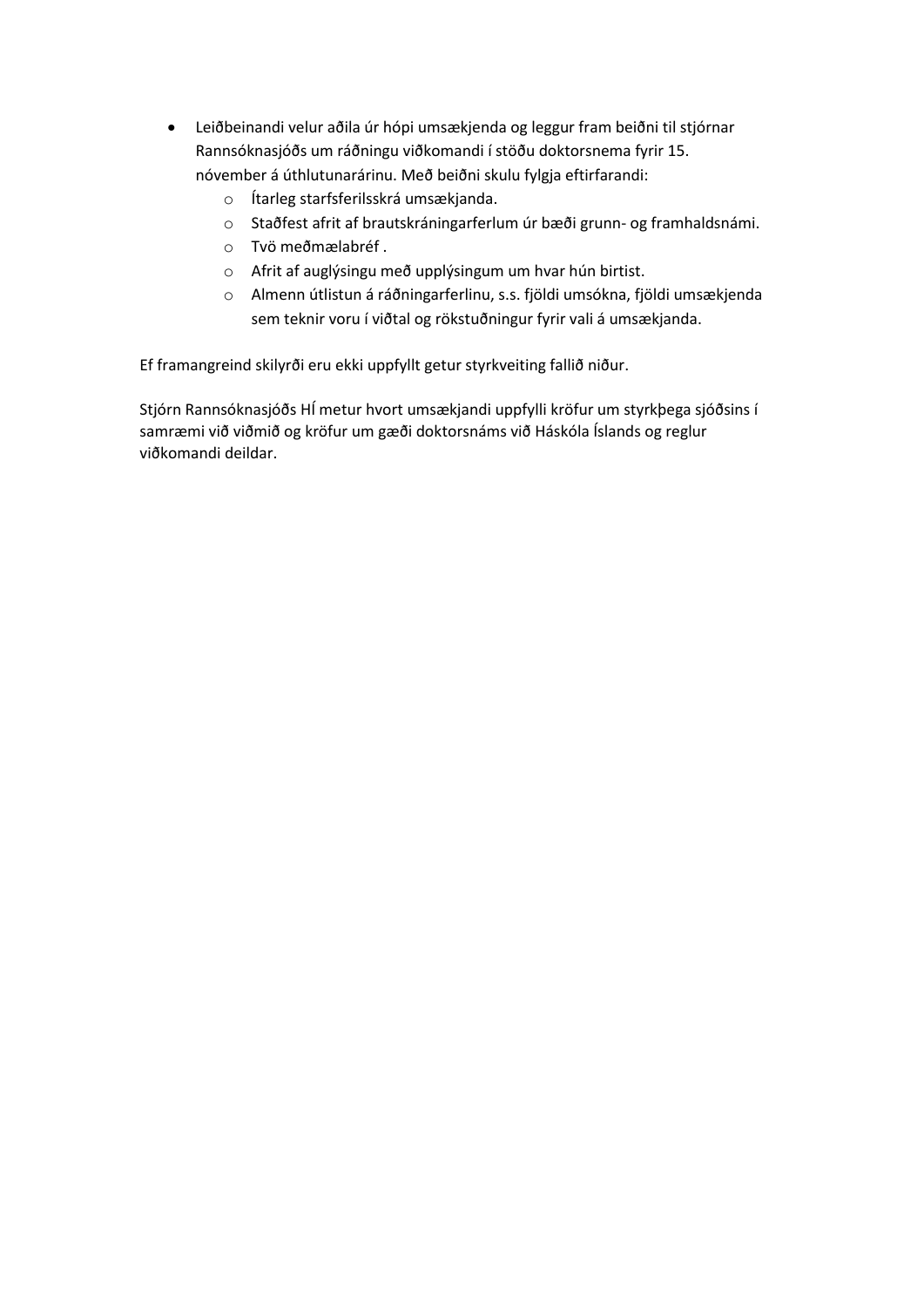

### **Criteria for the evaluation of doctoral grant applications**

[The Regulation for the UI doctoral grants](http://sjodir.hi.is/node/16129) fund shall apply to the evaluation of applications. Als[o criteria and requirements for the quality of doctoral studies,](https://english.hi.is/university/standards_and_requirements_quality_of_doctoral_programmes) in particular paragraph **4.4 Professional requirements of a supervisor to a doctoral student.** A supervisor must generally

- have completed a doctorate or an equivalent qualification in the relevant academic field. Professorial competence may stand in lieu of a doctorate,
- be a recognised and active expert in the relevant field,
- have published works, including ones connected to the student's project, in an outlet which makes rigorous academic demands,
- have experience of research collaboration with internationally recognised experts in the relevant field working outside the University of Iceland.'

#### **General criteria for the awarding of grants:**

A doctoral programme should take no longer than 3-4 years from enrolment to defence based on full funding. However, the prescribed length of study in each faculty shall be considered. In Route A, it will be taken into consideration if student has been without financial support for up to two years before grant is obtained. For example, those students eligible to receive a one-year grant in 2022 are those in four-year programmes who commenced studies in 2018, or those in three-year programmes who commenced studies in 2019, except in cases where parental leave / illness has extended the period of study. Only those who commenced studies in 2020 or 2021 and those who enroll in 2022 may receive a full grant.

#### **Evaluation of projects:**

- Generally, one independent expert shall review each application before it is discussed by the review panel.
- Care must be taken to ensure that reviewers are experts in the academic field relevant to the application and are not applicants themselves.
- Furthermore, the connection between the project and the supervisor's academic field must be evaluated.

#### **Supervisor:**

- Regulations for the individual funds shall apply to the eligibility of applicants to receive grants. In those cases in which the student's main supervisor works outside the University of Iceland, the student's tutor must meet the requirements of these regulations. In these cases, the benefit to the University of Iceland from the collaboration shall be evaluated in particular.
- The supervisor's publishing output over the last 5 years.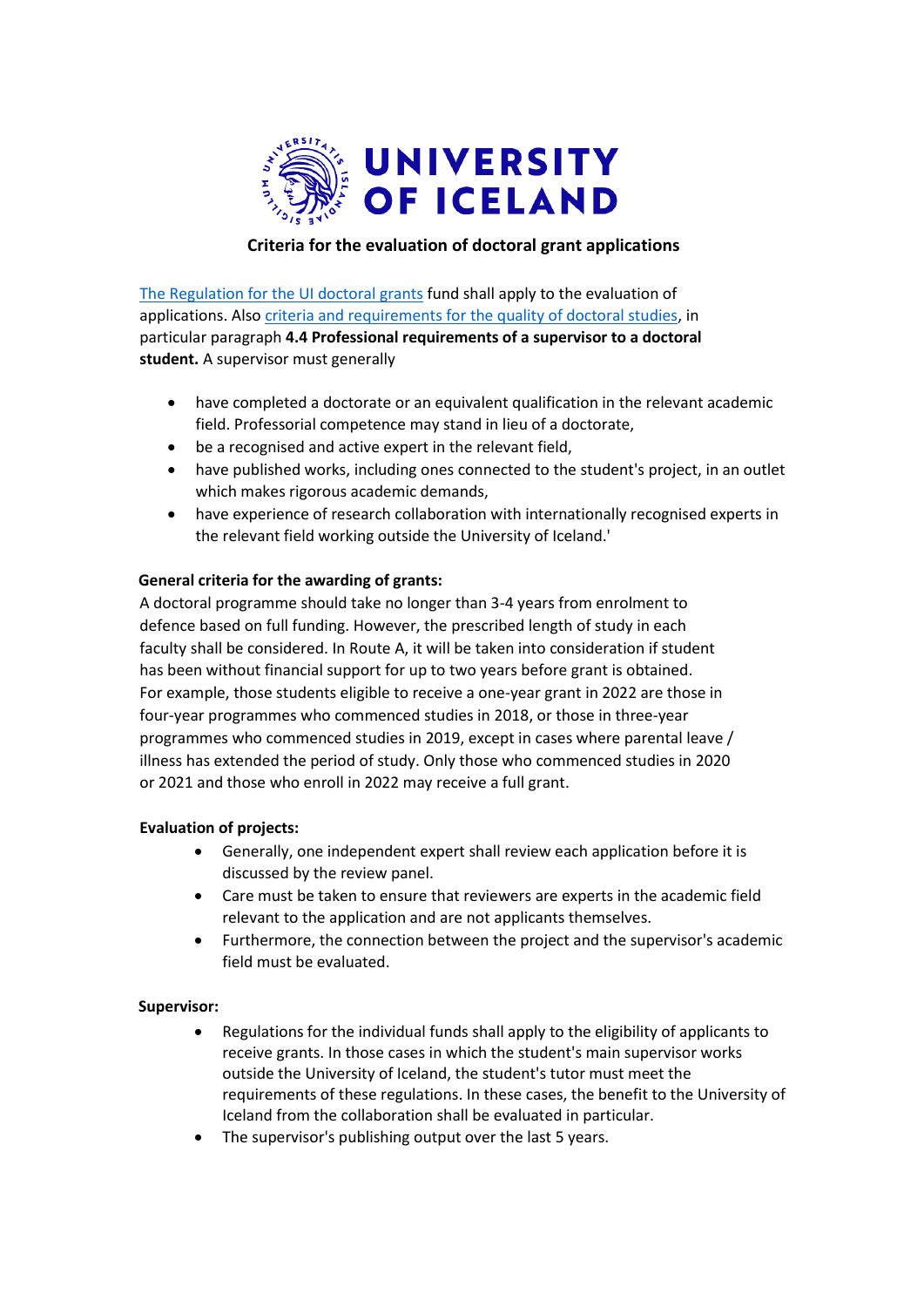- If a supervisor has had a student that has been awarded a grant, and has not completed the doctorate in the time stipulated by the regulations of the faculty in question, the supervisor must account for the student's progress.
- The supervisor's record in supervising students (graduation records).
- A supervisor may generally only have two students funded by UI doctoral grants fund at any given time.
- The Board of UoI Research Fund may make allowances for new teaching staff when evaluating supervision experience. New teaching staff are those who began working within the last five years and are in their first academic post (lecturer / research specialist).
- If the student is particularly strong academically, the application may be counted as stronger than the publishing output of the supervisor indicates. This, however, will only be considered if the proposed project is rated as excellent.

#### **Student Route A and C:**

- Student's publishing output.
- Report on the student's academic progress since admission and study rate.
- .
- The student's performance at the undergraduate and graduate levels.
- The student is responsible for accounting on the application form for parental leave / illness or anything else that may have extended the length of study beyond that which is considered normal.
- Applications from students who are also members of university academic staff are given low priority when awarding grants.

### **Grading the application:**

- For the project: based on the reference and evaluation of the review panel.
- For the supervisor's output: based on an evaluation of the supervisor's publishing output and supervision experience (allowances shall be made for those members of teaching staff just beginning their careers).
- For the student: based on grades at the undergraduate and graduate levels, other experience, publications and report on academic progress (Route A). References may be sought.

#### **Grants awarded via B route. Requirements for the awarding of a grant:**

To ensure that those doctoral students awarded a doctoral grant via B route meet the same standards as those awarded a doctoral grant via A or C route, the board of the UI research fund makes the following requirements for the allocation of a grant:

- The grant shall be advertised in collaboration with UI school or related institute and/or the UI division of human resources and published o[n Starfatorg](https://www.stjornarradid.is/efst-a-baugi/laus-storf-a-starfatorgi/) and via other international official channels.
- Supervisor appoints a candidate amongst applicants to the board of the UI research fund before November 15th on the year when grant is awarded. The appointment shall include the following:
	- o Candidate's detailed CV